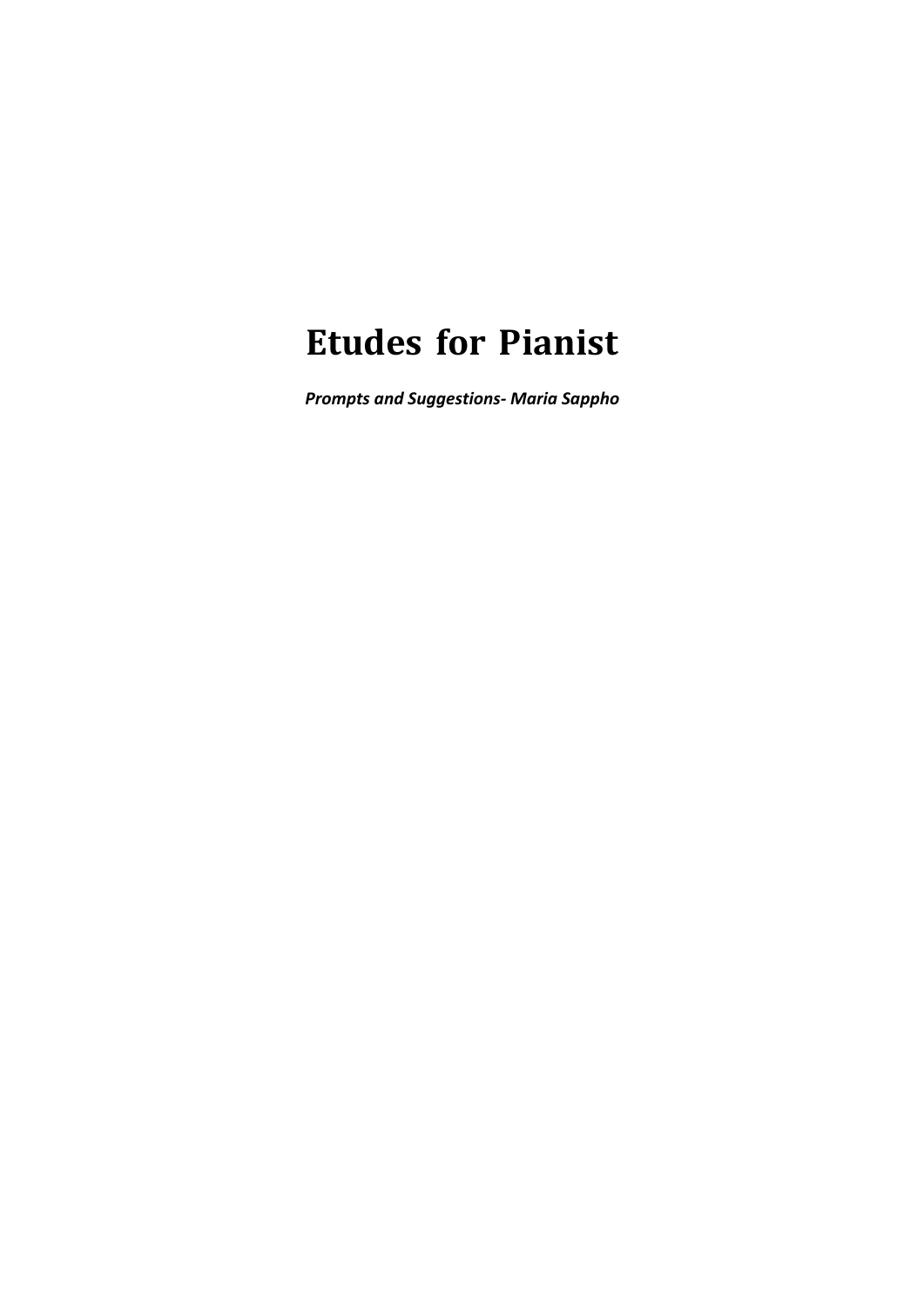Pianist need not play piano in all studies, choice of response is free

You can play all or some of the studies

Study III is not possible without study V When playing both III and V, space them out in your program

These studies look to challenge the technique and training common to pianists Undoing and remaking new interactions with body, instrument, and mind.

Some of these exercises challenge classical technique and training while others might be skills you never thought of using.

*These are stimulus for you to build and extend on your already unique sonic and physical sphere. Feel free to extend, mix, and adapt these exercises, for your own wants.*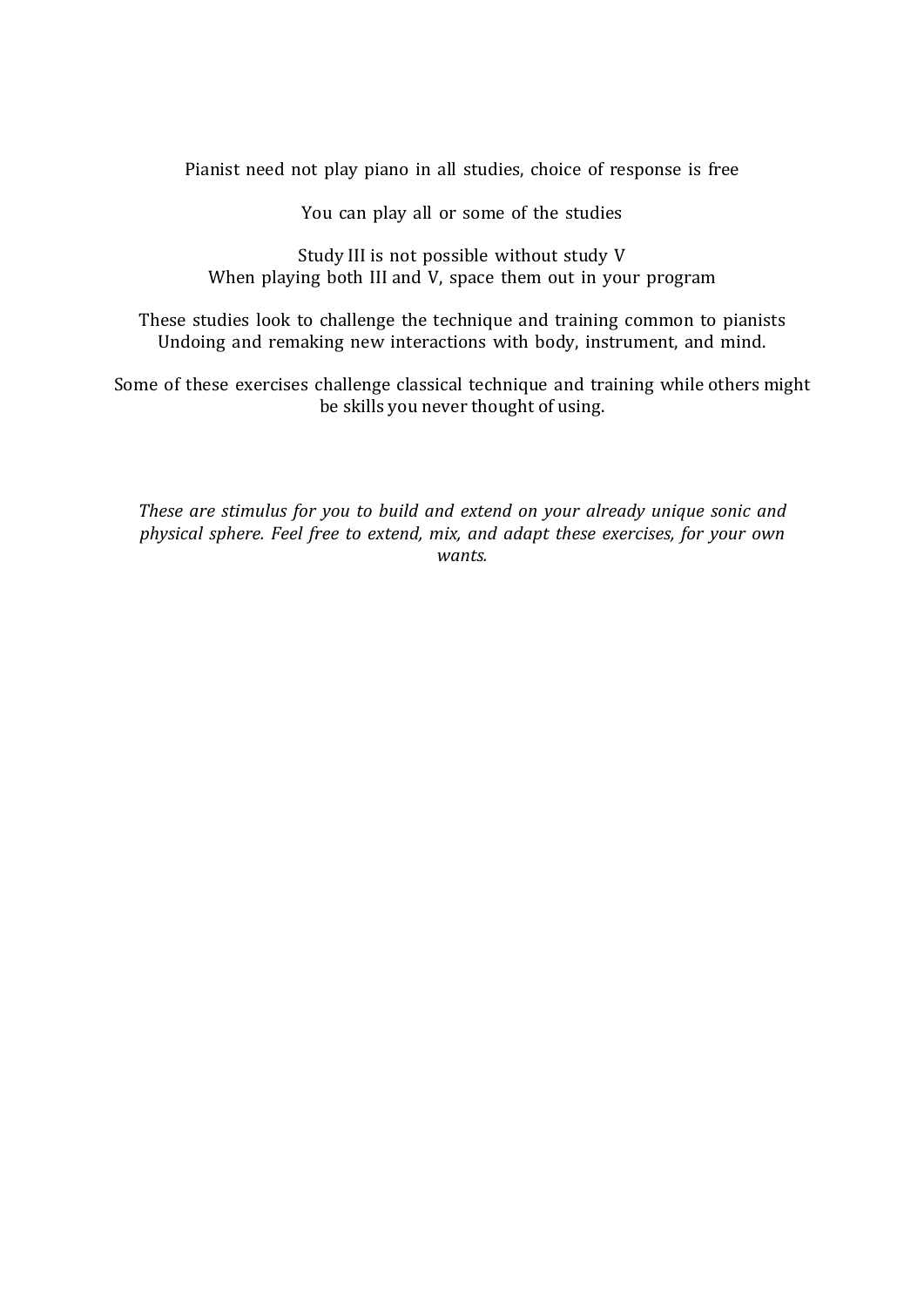## **I. Letting Go**

*For 7 Sounds*

Pick 7 notes or sounds *Can you remember these 7 sounds?* Are they all different?

Play each sound one at a time Are they all the same dynamics?

Play 7 sounds in a repeatable order, you may choose any rhythms and dynamics, as long as you can remember them

Repeat this order until it is easy to play

*Now begin to let go*

Let go of one sound, here you now have a silence in your pattern, equivalent to the space that sound once held. Allow your body to move to the creation space of the sound, but produce no sonic material.

Continue this pattern with the new silence for a while

Let go of another sound, now you have two silences in your pattern, and two spaces where your body moves, but does not create sound.

Continue this pattern with the new silence for a while

Continue to let go of sounds, repeating your pattern, as it is filled with more and more space, but your body is still finding the spots where the sounds once were.

The piece is over when you have removed all the sounds, but continued to imagine the patterns full rotation, silently with your movements, a few more times.

*Mistakes might happen, these are welcome*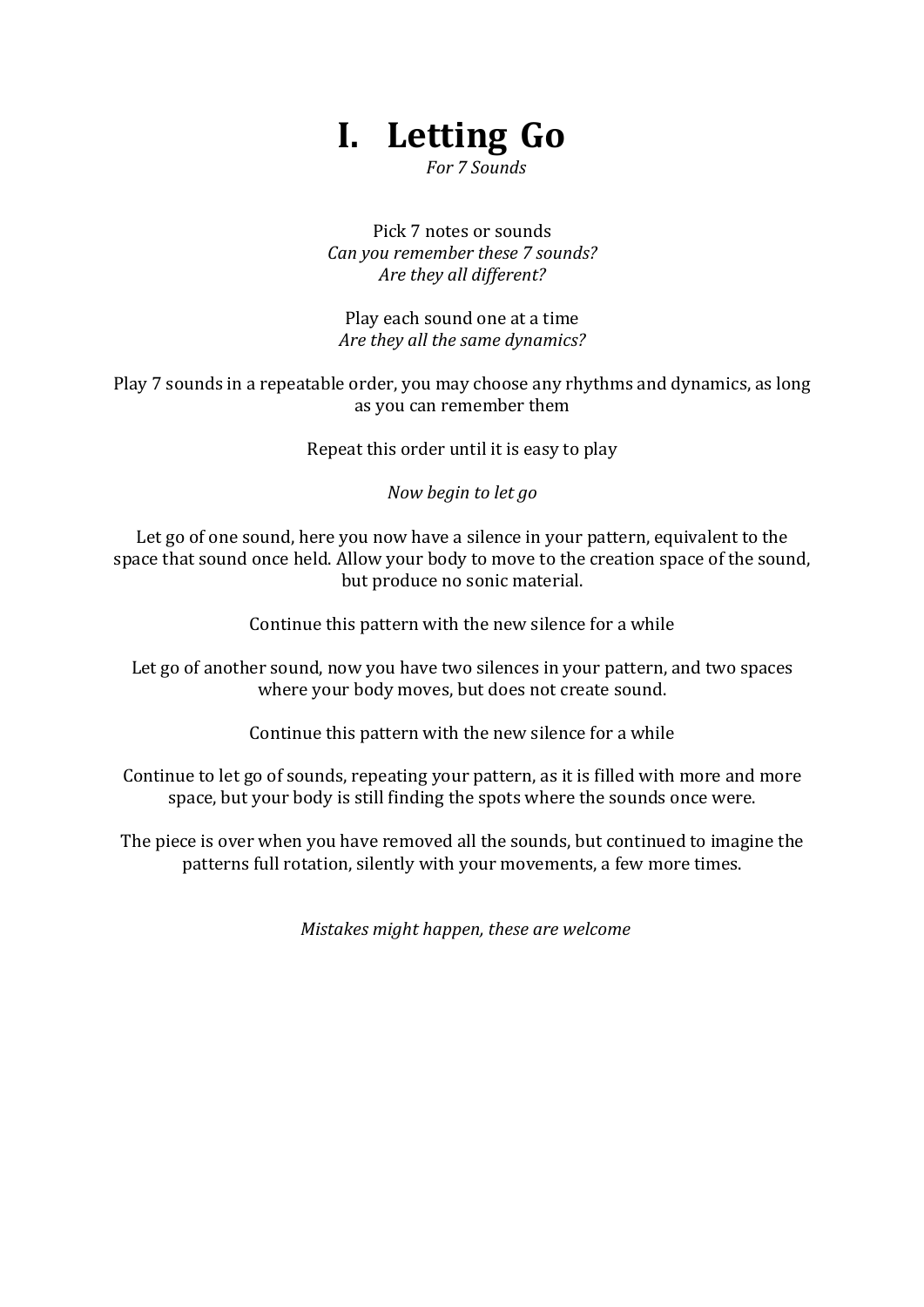**II. Terra**

*For rhythm and direction*

Based on the poem of the same name by Decio Pignatari (1957)

Play any sounds (keyboard or otherwise), following the rhythmical patterns loosely

Red arrows suggest pitch direction. Rising, falling, or stationary *Consider-how might you play a repeated note which has moving pitch?*

*Tempo and dynamics are flexible and changing*



Repeat at will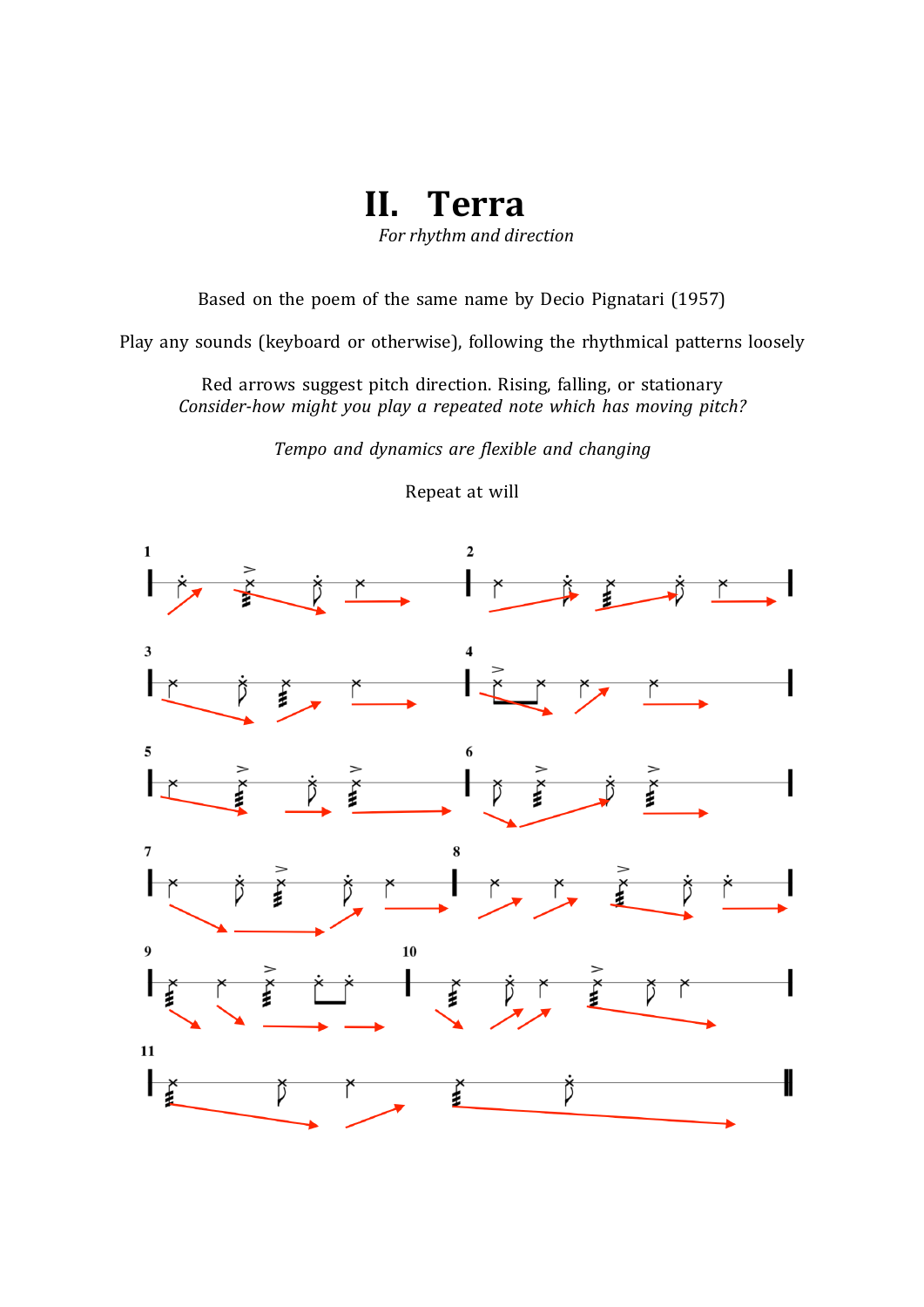## **III. Sight Reading**

 *For fear and error* 

- 1. Find a piece of music you have never played before, at a level that challenges your sight reading abilities.
- 2. Sight read the piece
- 3. Improvise whenever you find reading hard, or when the mood takes you. Key signature need not be adhered to. Respond to what your hear in the present, past and future.

4. Enjoy your own sounds. Care less and less about the 'notes' *What are the upcoming shapes? What might they sound like? What gestures do they suggest? Read Macro, not Micro details.*

- 5. When you are on the last page of the piece, close your eyes, continue to sight read
- *6.* When you feel you have said all that you wanted to say, open your eyes, end the piece in any way you want. *Possibly with the actually notated last notes? With your own gesture?*

\**If this is for performance, and not just study, consider picking works that are less known to avoid cliché variations on a theme. You are using the act of sight-reading for your own creative stimulus, you are not attempting to further the original composers ideas.*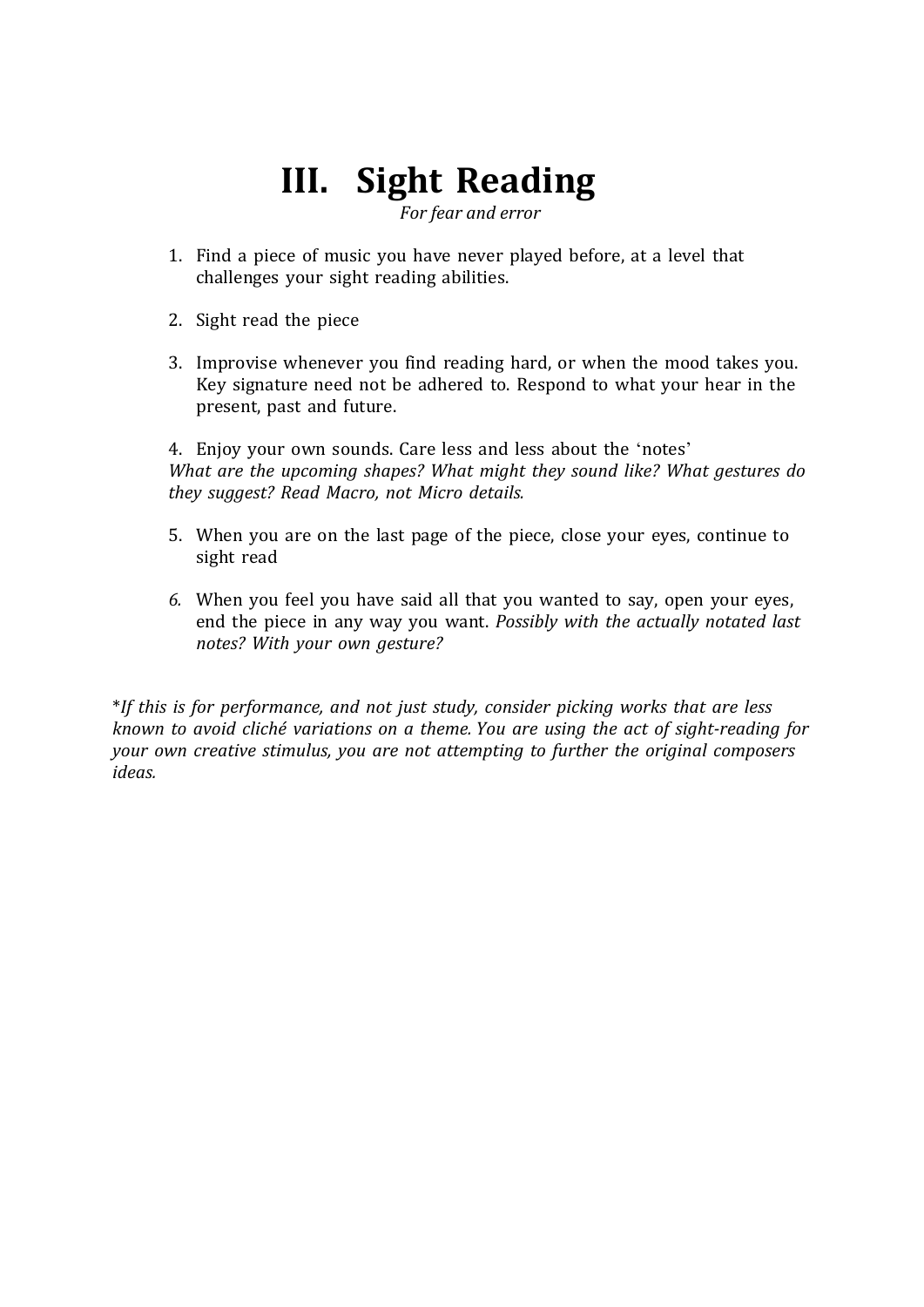## **IV. The Impossible Creation**

For re-generation and memory

Begin by playing any few notes (keyboard)

These form a melody

Remember their rhythm, pitch, and dynamics

Play these few notes a few more times, add in one new note

Now you have an extended phrase

Play this a few more times, until you are ready to add a new note

Keep repeating this process, if you make an error, this is now a part of the next repetition

There will come a point, either quickly or in some time (depending on the day, and your focus) where repeatability will become impossible. When this happens, remember the general area and shape of your phrase, and improvise until you are able to return back to your starting fewer note phrase.

Play with the simplicity of the beginning, always returning to it, when developing becomes difficult.

#### **IV.** (A) The Impossible Creation (inside)

*Apply all principles and directions, but this time to inside the piano work.*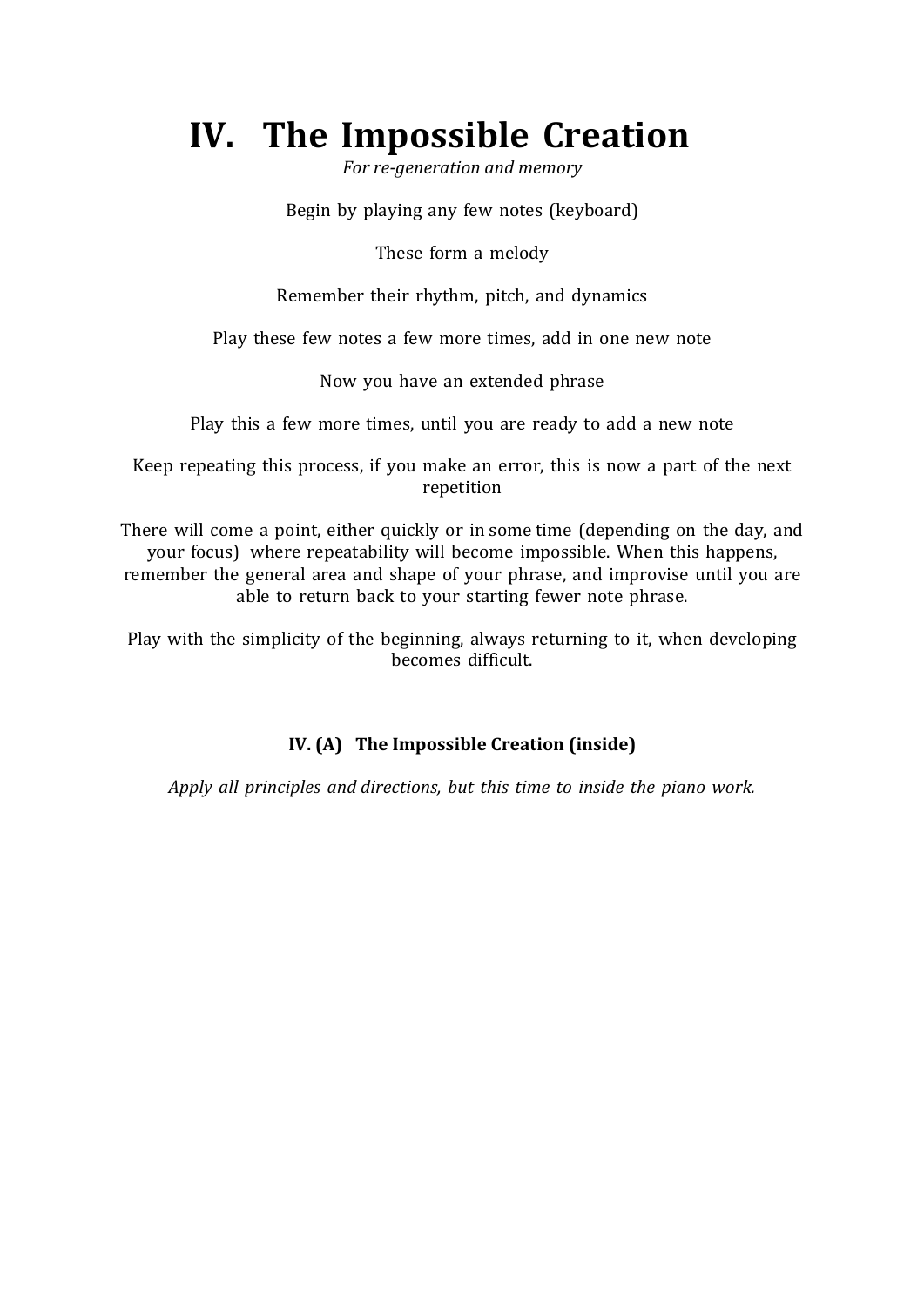

*For error, and recall* 

Sit in silence for a few minutes, recall your sight reading Improvisation. *Think back, what was its form, how did it sound?*

Try to re-create this piece to the best of your ability from memory.

Whatever you don't remember, make up.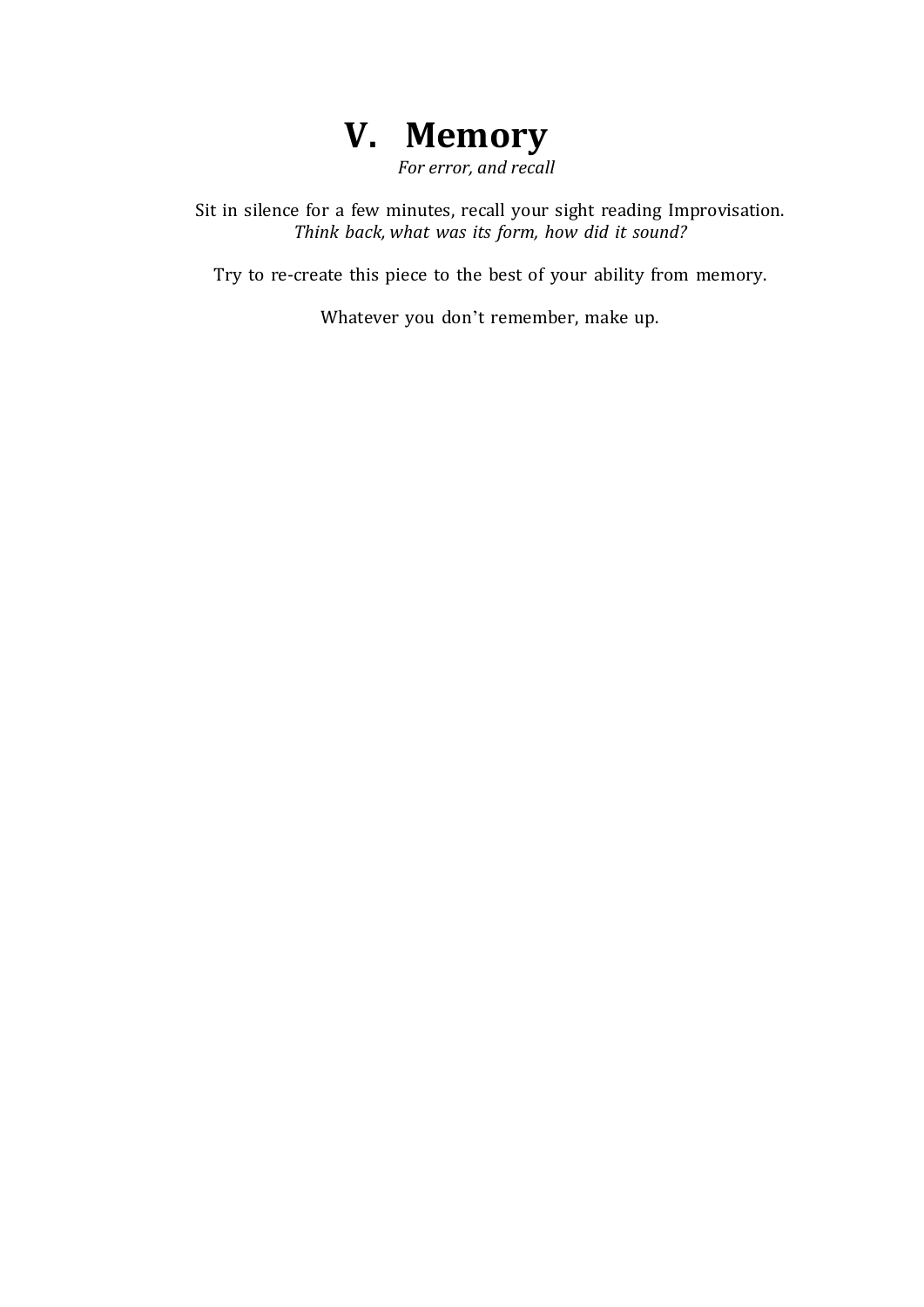## **VI. Forms**

*For decisions and repetitions (Longer work, some preparation on piano)*

Take a variety of cards from your wallet (paper, plastic, metal?) and place under dampers (carefully) on the following clusters.

*\*It helps to use bluetack to adhere them to the strings, or else they fall inside the piano and you will not be happy trying to get them back out again.*

If you are performing, do this in front of the audience, they are happy to wait.



The following are suggestions for form. Create your own path through each A, B, C section, repeating at will whenever you like.

*Example. A A B C A C B A*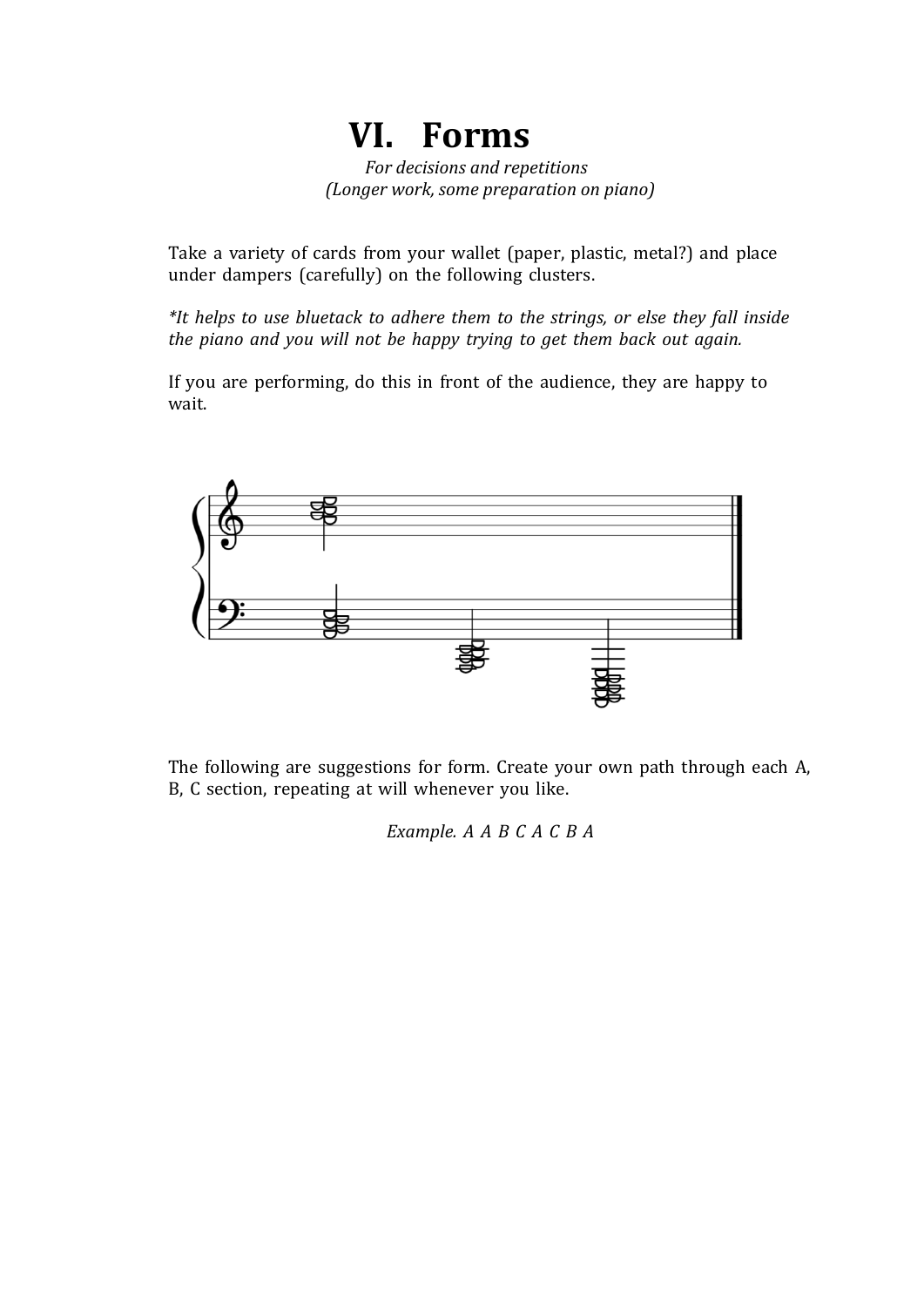**A.** Repeated note to be played with alternating right and left hand, for as long as you like.

First and last dynamics are given, as well as speed directions (indicated by tremolo)

Play with all depths of (sustain) pedal, changing at random. Listen to how this effects your repeated note

You may use una corda, but experiment with this, like you do with the sustain

Notes not sounding? Enjoy the rhythms this creates

When you feel this note has been exhausted release pedal and note, let resonance sound.

Play another one? Or move on?

Pitches below are suggestions, whenever you come back to this section, choose a different repeated note to play.

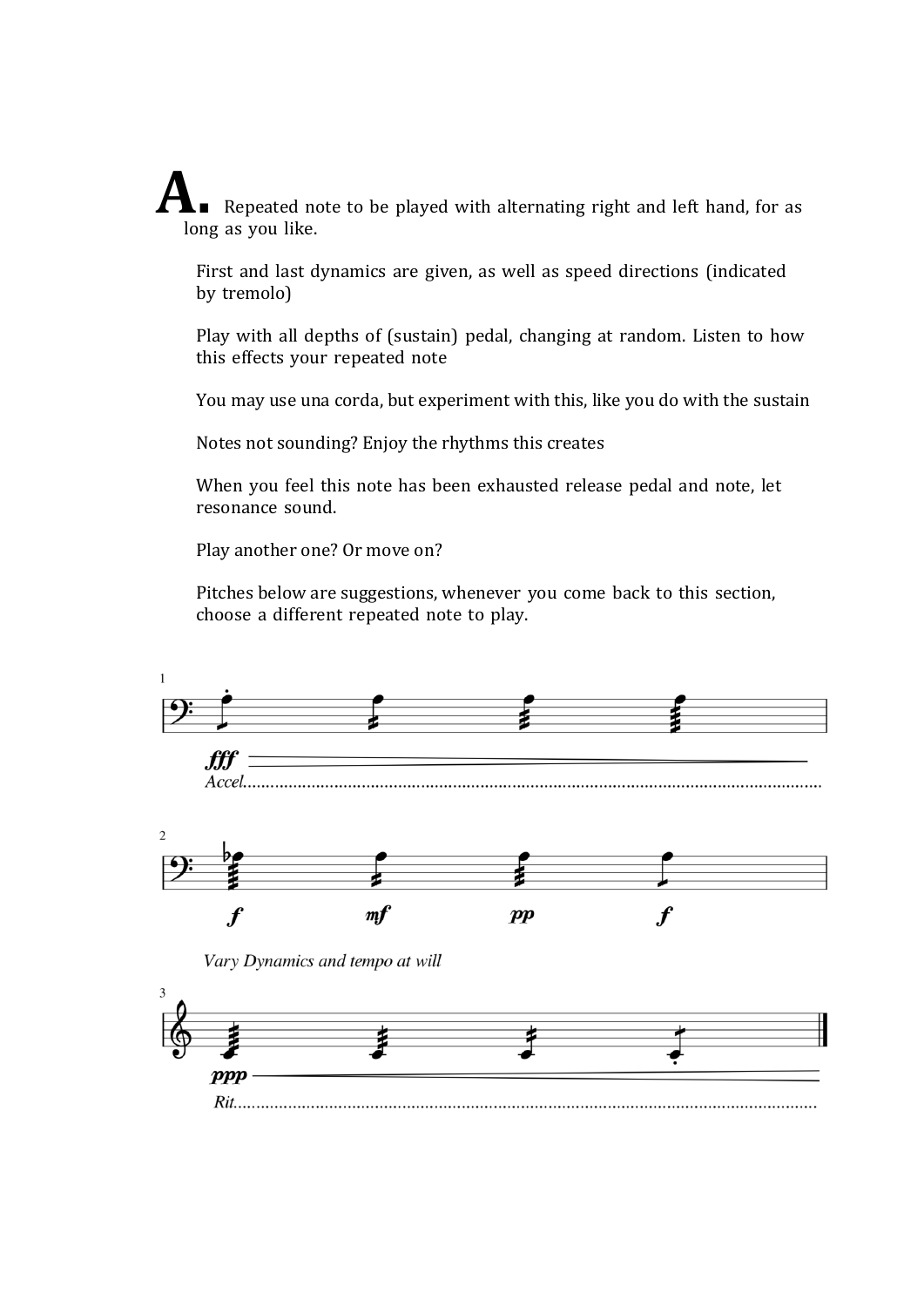Find some notes for a solemn melody. Improvise your melody using your chosen notes, moving further away from easy to reach octaves, allowing mistakes to creep in, and finding new notes which you welcome into the melody.

*Example.*



*If you are moving directly to C, fall into a repeated pattern of your melody notes, when you are comfortable with the repetitive pattern, slowly speed these up until you have a fast ostinato.*

*Example.* 



*If you are moving directly to A, allow your melody notes to bring and find your next repeated note, slowly work this into the melody, for a sneaky transition*.

Example. 

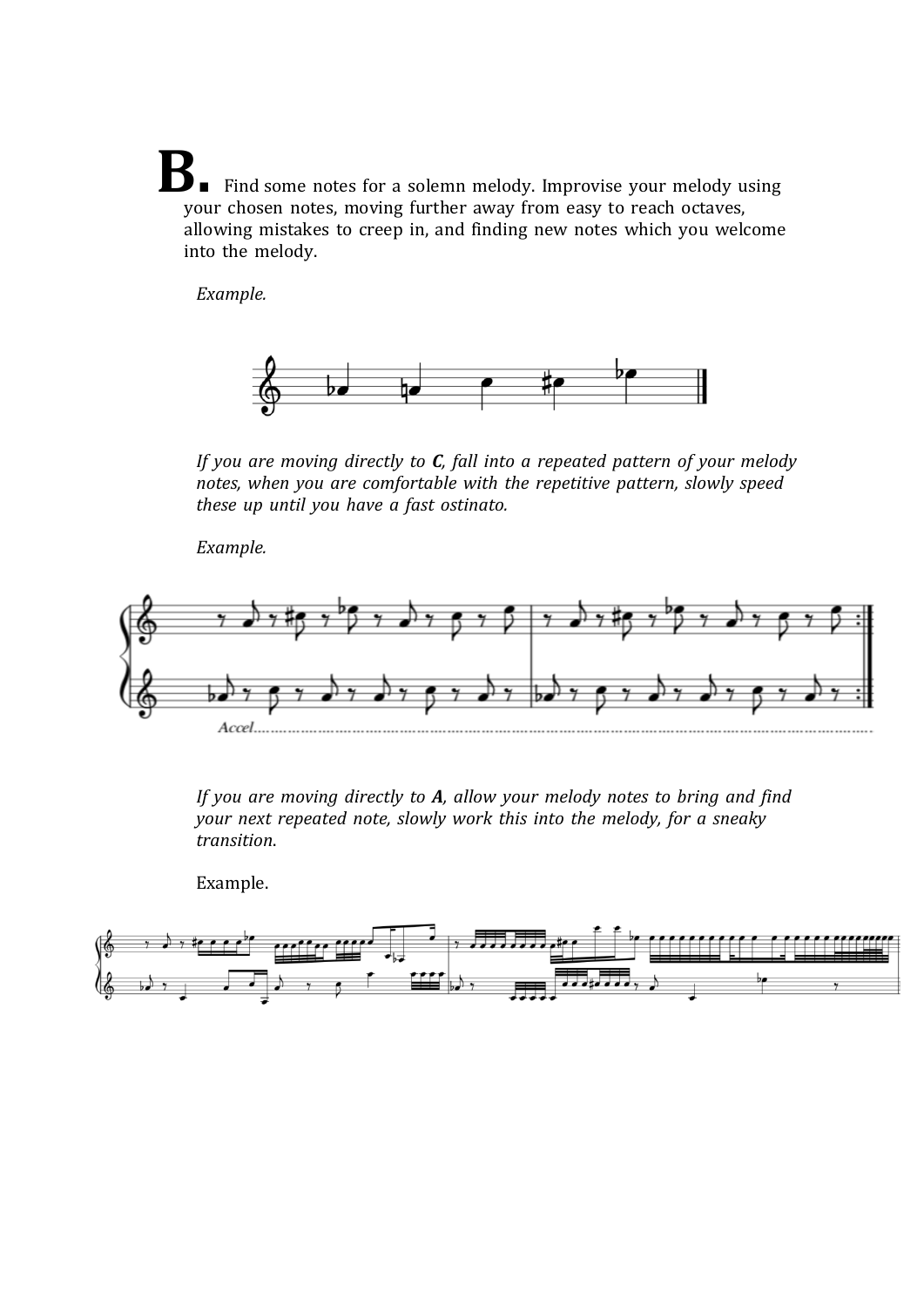# **C.** Find some notes for an ostinato pattern.

Think about sliding single notes in and out. Think about dropping notes from your pattern, and changing the order of your notes.

Do any notes sound at once? Are they all separate? Do both hands play at once or in alteration?

Think about your practice in A with dynamics, speed and pedal.